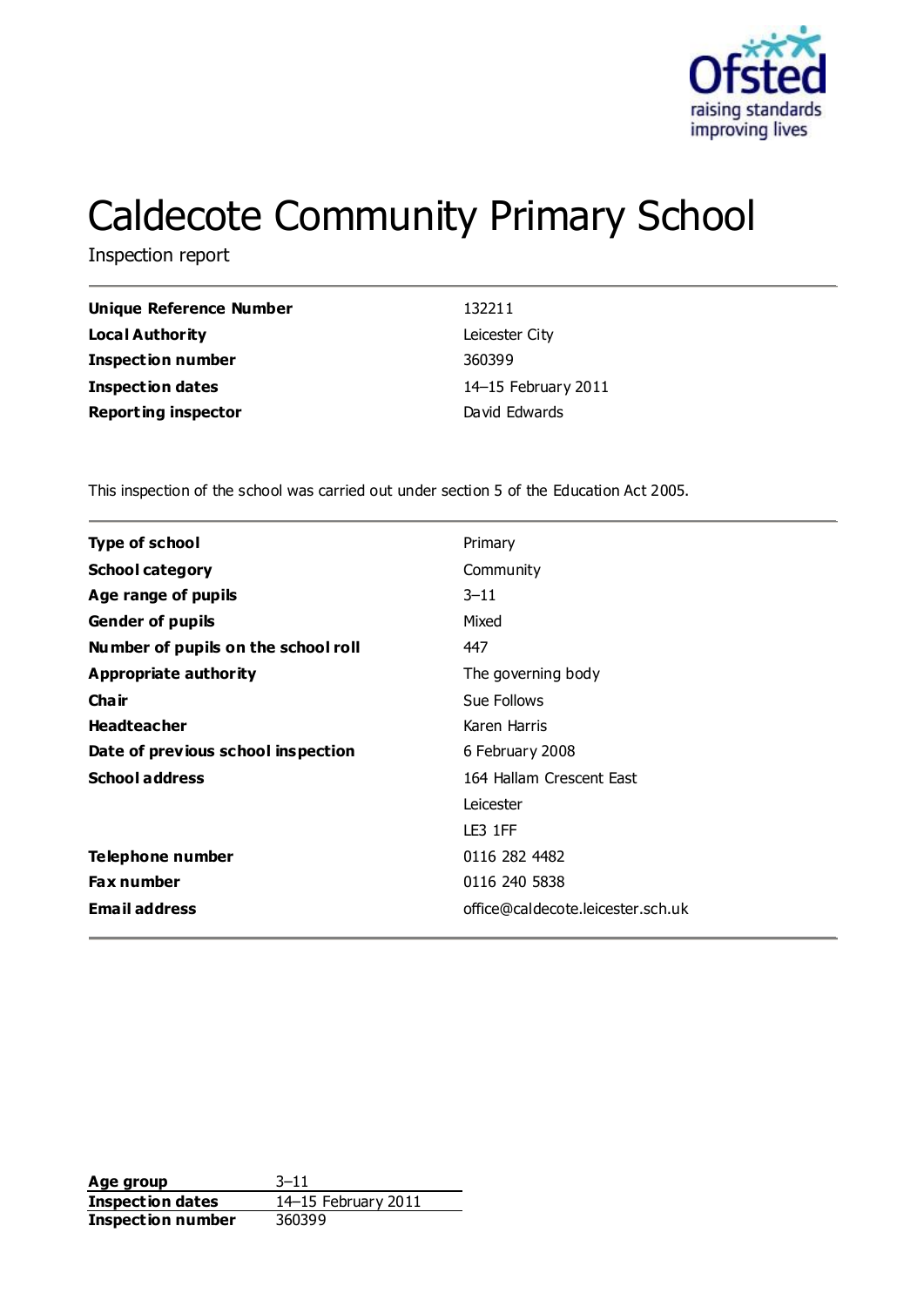The Office for Standards in Education, Children's Services and Skills (Ofsted) regulates and inspects to achieve excellence in the care of children and young people, and in education and skills for learners of all ages. It regulates and inspects childcare and children's social care, and inspects the Children and Family Court Advisory Support Service (Cafcass), schools, colleges, initial teacher training, work-based learning and skills training, adult and community learning, and education and training in prisons and other secure establishments. It assesses council children's services, and inspects services for looked after children, safeguarding and child protection.

Further copies of this report are obtainable from the school. Under the Education Act 2005, the school must provide a copy of this report free of charge to certain categories of people. A charge not exceeding the full cost of reproduction may be made for any other copies supplied.

If you would like a copy of this document in a different format, such as large print or Braille, please telephone 0300 123 4234, or email **[enquiries@ofsted.gov.uk](mailto:enquiries@ofsted.gov.uk)**.

You may copy all or parts of this document for non-commercial educational purposes, as long as you give details of the source and date of publication and do not alter the documentation in any way.

To receive regular email alerts about new publications, including survey reports and school inspection reports, please visit our website and go to 'Subscribe'.

Royal Exchange Buildings St Ann's Square Manchester M2 7LA T: 0300 123 4234 Textphone: 0161 618 8524 E: **[enquiries@ofsted.gov.uk](mailto:enquiries@ofsted.gov.uk)**

W: **[www.ofsted.gov.uk](http://www.ofsted.gov.uk/)**

© Crown copyright 2011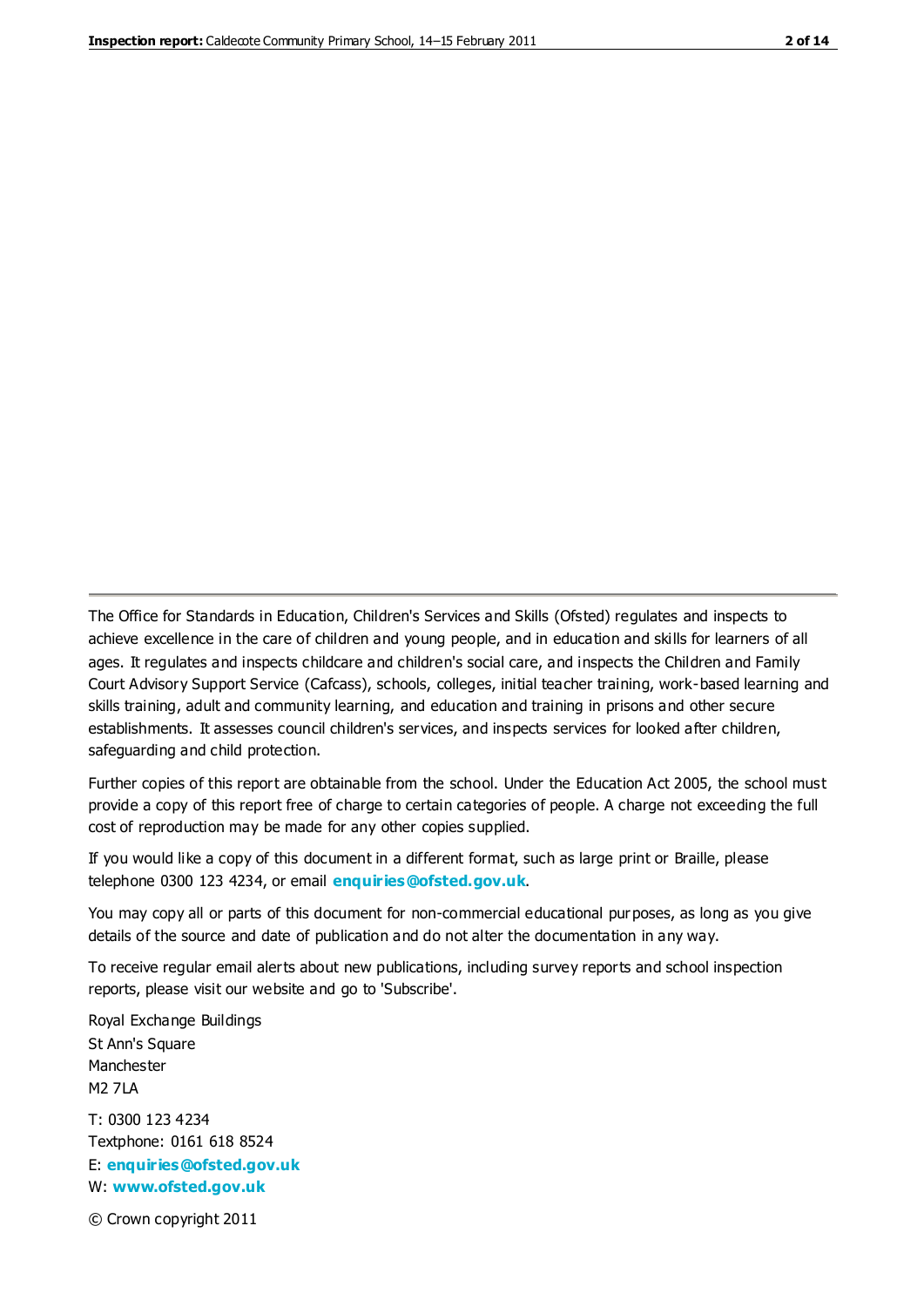# **Introduction**

This inspection was carried out by four additional inspectors; 15 lessons and 12 teachers were observed. Inspectors scrutinised policies, analysed pupils' work, reviewed numerical information on pupils' progress and talked to them about it. The team also analysed school improvement plans and governing body minutes and met parents, carers and governors. Questionnaire returns were considered from 91 parents and carers. The views of staff and pupils were also taken into consideration.

The inspection team reviewed many aspects of the school's work. It looked in detail at a number of key areas.

- How effectively are leaders and managers at all levels using information on pupils' progress to raise the quality of teaching and learning?
- $\blacksquare$  How effectively is the curriculum adapted to help pupils use their key skills, particularly in numeracy and writing, across different subjects?
- To what degree are all aspects of the children's education in the Early Years Foundation Stage improving so that they are able to make good progress and raise their attainment?

# **Information about the school**

The school is significantly larger than the average primary school. The proportion of pupils known to be eligible for free school meals is much higher than average. The overwhelming majority of pupils are from a White British background. The largest groups of minority ethnic pupils are mainly of Indian, Black African or Other White heritages. The percentage of pupils with special educational needs and/or disabilities is significantly above average, and an above average proportion has a statement of special educational needs. Early Years Foundation Stage education is provided in Nursery and Reception classes. Since the last inspection there have been significant changes in staffing. Only about half of the teachers remain who were in post at the last inspection. The current headteacher was appointed in September 2009. A new deputy headteacher arrived in September 2010. The school leadership team has undergone major restructuring since January 2010.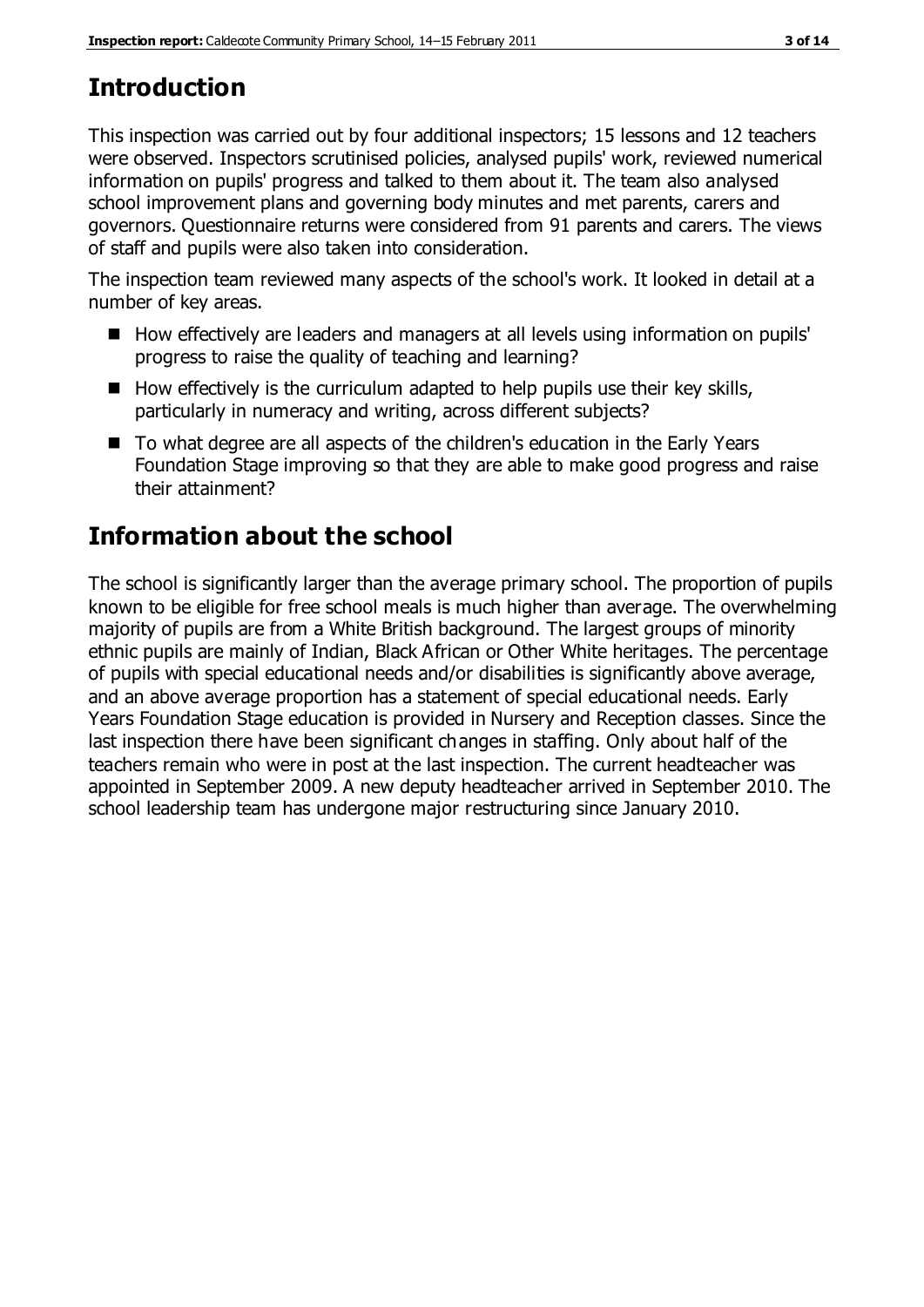# **Inspection judgements**

| Overall effectiveness: how good is the school? |  |
|------------------------------------------------|--|
|------------------------------------------------|--|

#### **The school's capacity for sustained improvement 2**

#### **Main findings**

This is a satisfactory but rapidly improving school. It has been through turbulent times since the last inspection. The significant numbers of pupils with special educational needs and/or disabilities, and pupils' satisfactory progress overall have had a considerable impact on levels of attainment, which have been low. The relatively new and ambitious leadership team, under the strong direction of the headteacher and supported effectively by the deputy headteacher and subject leaders, has risen to the challenge. Its effective actions to improve teaching and learning mean that standards are rising quickly across the school. Attainment seen during the inspection was still below national expectations, but edging closer. Behaviour has improved and a clear focus on language and literacy is beginning to make an impact on pupils' progress in gaining key skills from an early age. Children in the Early Years Foundation Stage receive a good start to their education. The improving progress made by all groups of pupils, clear and effective self-evaluation processes and the way the school has successfully addressed key issues from the last inspection all support a good capacity to make further improvements.

Achievement is satisfactory overall for all groups of pupils. Good teaching in Year 2, Year 3 and Years 5 and 6 is leading the way forward in overcoming the legacy of underachievement. The pace and strategies used in such lessons ensure that all pupils are challenged to make good progress. Where teaching is weaker, the pace of the lesson typically slows when teachers do not use questioning well enough to challenge pupils' thinking. This has been a contributory factor in the most able pupils not reaching their potential. Teachers provide oral and written feedback to acknowledge pupils' achievements, but do not always provide them with the specific guidance they need to assess their own work and meet their learning targets. Pupils do not have enough opportunities to use their mathematics skills in real-life situations, or to consolidate their writing skills across the curriculum.

Pupils' positive attitudes in lessons, coupled with good social skills, are contributing to their improving achievement. Their personal development is supported by the good care, guidance and support they receive from all staff. Good safeguarding procedures ensure that pupils are safe within school; effective partnerships with parents and carers and a range of agencies help to meet the differing needs of all pupils, especially those whose circumstances make them particularly vulnerable. Pupils have many opportunities in school to develop their personal skills and this leads to the school being a cohesive community. Good links are established with the local community and initiatives such as 'Men behaving dadly', family learning and curriculum evenings give parents and carers the understanding and skills they need to support their children's learning. However, the governing body and senior leaders have not yet developed the wider global aspects of community cohesion well enough to ensure that pupils have a good understanding of the life and culture of other people further afield in Britain and around the world.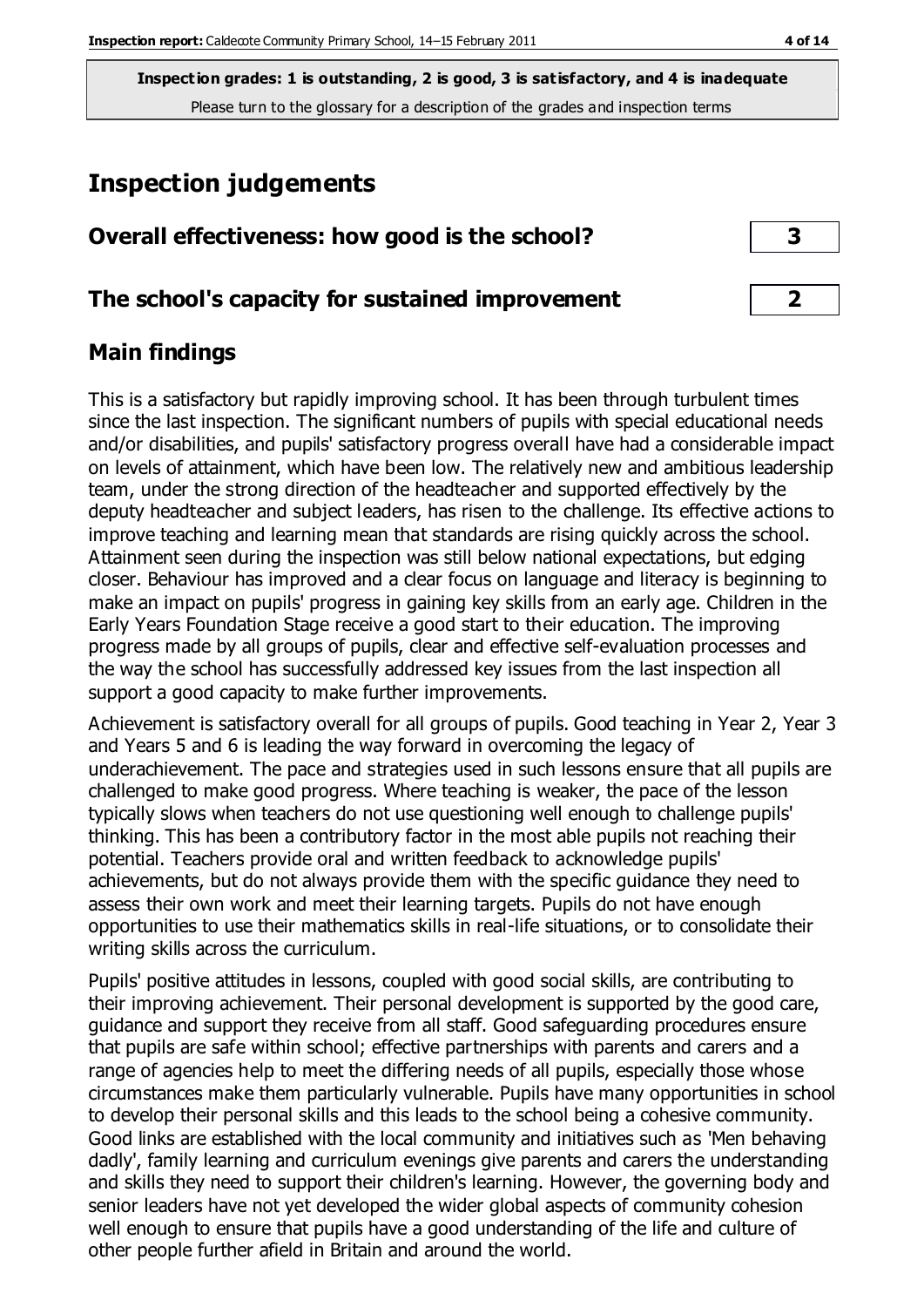Up to 40% of the schools whose overall effectiveness is judged satisfactory may receive a monitoring visit by an Ofsted inspector before their next section 5 inspection.

### **What does the school need to do to improve further?**

- Raise attainment in English and mathematics by giving pupils regular, planned opportunities to:
	- apply their writing skills in different subjects, particularly for potential higher attainers
	- develop their mental agility in mathematical calculations
	- use and apply their mathematical skills in real-life situations.
- Raise the quality of teaching and learning so it is consistently good across the school by:
	- using time more effectively in lessons to increase the pace of learning
	- providing greater challenge in lessons, particularly to accelerate the progress made by the most able pupils
	- teaching pupils how to understand the quality of their own work and that of others, so that they are empowered to take control of their learning.
- Improve the way that the school promotes community cohesion by:
	- increasing pupils' knowledge of life and culture elsewhere in Britain and other parts of the world outside Britain
	- $-$  establishing links with a school outside Britain so that they can have an exchange of information with its pupils.

### **Outcomes for individuals and groups of pupils 3**

The quality of learning observed was typically satisfactory, but was good in the Early Years Foundation Stage and strong in Years 2, 5 and 6. Results in English and mathematics were significantly below average in the unvalidated Year 6 tests in 2010. However, pupils' progress has been on a rising trend over the last three years and more pupils are on track this year to do well for their age. Significant improvement in writing at Key Stages 1 and 2 is particularly evident in pupils' work. Targets for the current Year 6 are challenging and more effective teaching is making them achievable. In one good lesson the teacher set challenging problems for pupils on area and perimeter. However, some teachers do not give pupils enough opportunity to improve their mental agility in calculating or to use their mathematics skills in real-life situations. Although writing has improved markedly, pupils do not use these skills well enough in other areas of the curriculum. Pupils with special educational needs and/or disabilities and those who speak English as an additional language are making satisfactory progress in their learning, and some do particularly well. This is because their needs are accurately assessed and challenging programmes of work ensure that they make at least suitable gains in learning.

Pupils are friendly and considerate towards each other and the adults they work with. The overwhelmingly positive responses in the pupil questionnaire and the things pupils told inspectors indicate that they know how to keep themselves safe in their daily lives. They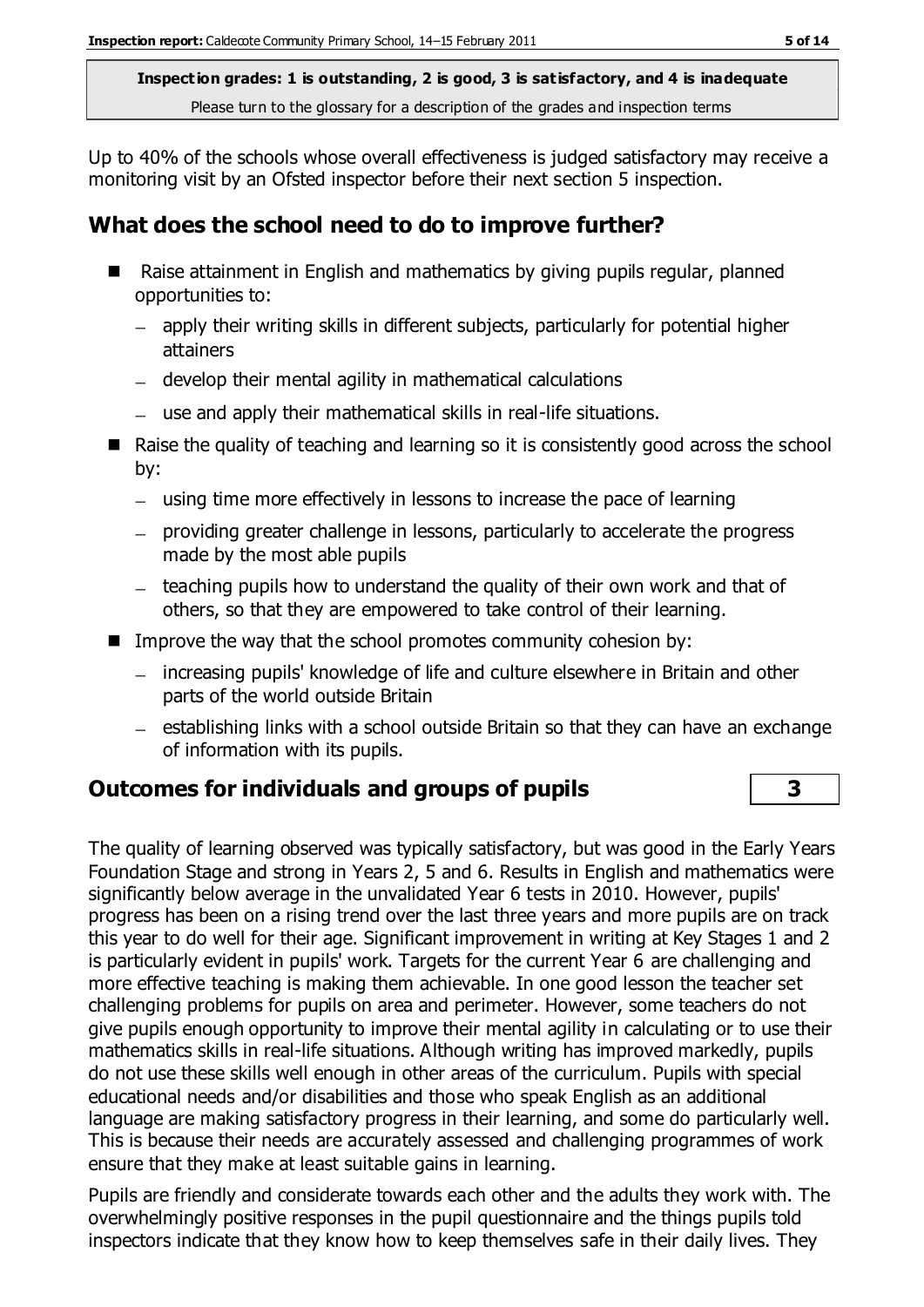feel safe and secure and know who to turn to if they have concerns. The work undertaken to improve behaviour since the last inspection is having a positive impact, particularly in lessons. The school acknowledges that behaviour is sometimes boisterous at playtimes but has good plans to improve the situation. Pupils have a satisfactory understanding of how to lead a healthy lifestyle and appreciate the need for regular exercise. Pupils' social, moral, spiritual and cultural development is satisfactory overall, though their cultural development is a relative weakness. Satisfactory attendance indicates that pupils enjoy coming to school. The improvement in pupils' basic skills and the sound arrangements to ease their transfer between key stages are satisfactorily preparing them for their transfer to secondary education and ultimately the world of work.

| Pupils' achievement and the extent to which they enjoy their learning                                                     | 3            |
|---------------------------------------------------------------------------------------------------------------------------|--------------|
| Taking into account:<br>Pupils' attainment <sup>1</sup>                                                                   | 4            |
| The quality of pupils' learning and their progress                                                                        | 3            |
| The quality of learning for pupils with special educational needs and/or disabilities<br>and their progress               | 3            |
| The extent to which pupils feel safe                                                                                      | 2            |
| Pupils' behaviour                                                                                                         | 3            |
| The extent to which pupils adopt healthy lifestyles                                                                       | 3            |
| The extent to which pupils contribute to the school and wider community                                                   | $\mathbf{2}$ |
| The extent to which pupils develop workplace and other skills that will contribute to<br>their future economic well-being | 3            |
| Taking into account:<br>Pupils' attendance <sup>1</sup>                                                                   | 3            |
| The extent of pupils' spiritual, moral, social and cultural development                                                   | 3            |

These are the grades for pupils' outcomes

<sup>1</sup> The grades for attainment and attendance are: 1 is high; 2 is above average; 3 is broadly average; and 4 is low

### **How effective is the provision?**

Relationships between staff and pupils are strong. Pupils can explain how the teachers help them learn, especially through the use of targets and marking to help them to understand how they can improve, but opportunities are sometimes missed to help pupils to take control of their own learning. Teachers often set tasks that capture pupils' interests, but are not always effective enough in ensuring that activities meet the needs of different ability groups, particularly the most able.

Teachers and teaching assistants provide good support for pupils whose circumstances make them vulnerable, those with additional learning needs and those pupils who speak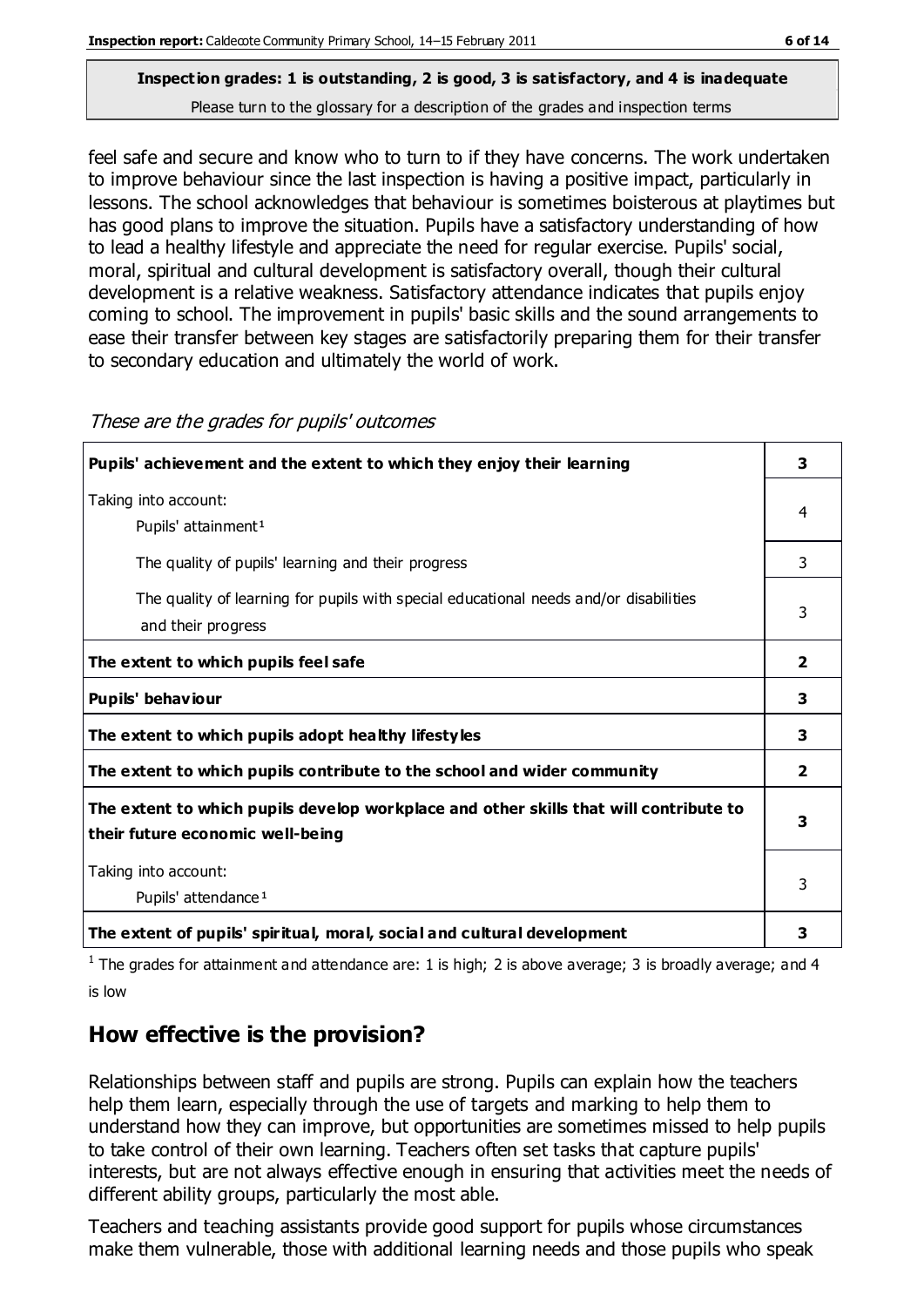English as an additional language. The learning mentors work closely with families of pupils who display challenging behaviour, helping them to become more focused on their learning. The work of the school council and playground buddies helps to develop pupils' sense of responsibility and to create a harmonious school community. The breakfast club gives pupils a good start to the day, ensuring that those who attend are ready for learning. Focused support from teachers and teaching assistants helps to develop speech, language and communication skills for pupils who have particular difficulties with these aspects of learning. The school's 'nurture group' provides good support to those pupils who find learning difficult.

The school has a satisfactory curriculum, and has good plans to develop it over the coming year through a topic-based approach to create more links between subjects so that pupils can use their skills in different situations. The computers in the information and communication technology suite and classrooms are used well by pupils for research purposes. The curriculum is enriched through a range of extra-curricular clubs and activities and educational visits and visitors to school.

| The quality of teaching                                                                                    |  |
|------------------------------------------------------------------------------------------------------------|--|
| Taking into account:<br>The use of assessment to support learning                                          |  |
| The extent to which the curriculum meets pupils' needs, including, where relevant,<br>through partnerships |  |
| The effectiveness of care, guidance and support                                                            |  |

These are the grades for the quality of provision

#### **How effective are leadership and management?**

The strong leadership of the headteacher has been a stabilising influence during a period of uncertainty. The high turnover of teaching staff has hampered the ambitions of the leadership team who, along with a united staff, are committed to raising standards further. The new team has set up good links with outside providers to improve aspects of learning and ensure that the needs of the potentially most vulnerable pupils are met well. This helps to ensure satisfactory equality of opportunity, despite the lack of challenge for some groups. The improvements to the quality of education in the Early Years Foundation Stage and good monitoring and evaluation systems, underpinned by rigorous pupil tracking procedures, have led to good improvements in teaching and learning which have contributed to the rise in attainment. The self-evaluation of subject leaders and phase leaders is accurate and honest, and pinpoints the right priorities for improvement.

Safeguarding procedures are given a high priority. They meet all statutory requirements, follow good practice, and are reviewed regularly to ensure that staff are well aware of their responsibilities. The vast majority of parents and carers are confident that the school helps to keep their children safe. Community cohesion is promoted well in the school and the local community. The school leaders and the governing body are aware that the school could do more to increase pupils' understanding of faiths and cultures further afield in Britain and the wider world.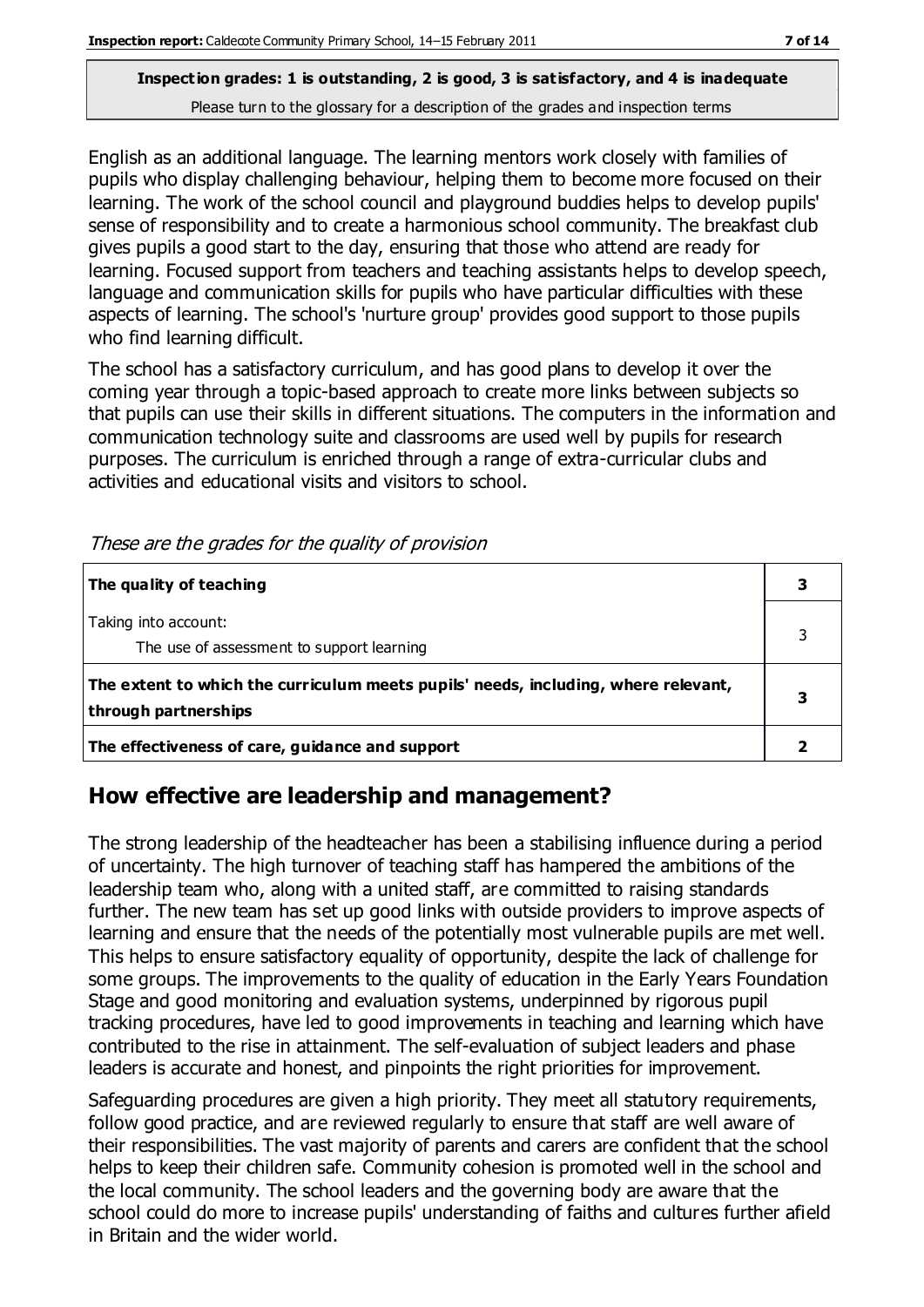The governing body is supportive and increasingly holds the school to account for the progress that pupils make. It is rightly planning to put more formalised monitoring procedures into place.

These are the grades for leadership and management

| The effectiveness of leadership and management in embedding ambition and driving<br><i>improvement</i>                                                           |                |
|------------------------------------------------------------------------------------------------------------------------------------------------------------------|----------------|
| Taking into account:<br>The leadership and management of teaching and learning                                                                                   | $\mathcal{P}$  |
| The effectiveness of the governing body in challenging and supporting the<br>school so that weaknesses are tackled decisively and statutory responsibilities met | 3              |
| The effectiveness of the school's engagement with parents and carers                                                                                             | $\overline{2}$ |
| The effectiveness of partnerships in promoting learning and well-being                                                                                           | $\overline{2}$ |
| The effectiveness with which the school promotes equality of opportunity and tackles<br>discrimination                                                           | 3              |
| The effectiveness of safeguarding procedures                                                                                                                     | $\overline{2}$ |
| The effectiveness with which the school promotes community cohesion                                                                                              | 3              |
| The effectiveness with which the school deploys resources to achieve value for money                                                                             | з              |

### **Early Years Foundation Stage**

Children enter the Nursery with limited skills and abilities for their age, and have poorly developed language and communications skills in particular. Good induction arrangements mean that they quickly begin to develop friendships, independence and good patterns of behaviour, and are helped to settle quickly into daily routines. Provision in the Early Years Foundation Stage is much improved since the last inspection, due to good leadership and management which has resulted in a three-year trend of improvements across all areas of learning. The coordinator has high aspirations for the children and a good knowledge of effective Early Years Foundation Stage practice. Children make good progress across the areas of learning, and standards are rising.

Teaching and learning are good. Staff place a strong emphasis on developing basic skills, such as language development and personal and social skills. They assess children's learning regularly and provide a good range of activities with an appropriate balance between adult-led and child-initiated learning. In occasional sessions they do not provide enough challenge or stimulating experiences, particularly outdoors. Nonetheless, the different activity areas are planned and organised to encourage children to be independent learners. The improvement plan identifies appropriate priorities, including the need to further develop outdoor learning. Good hygiene habits are encouraged before snacks and lunch, and after outdoor play. The school's open door policy ensures good relationships, and close contact with parents and carers keeps them well informed about their children's progress.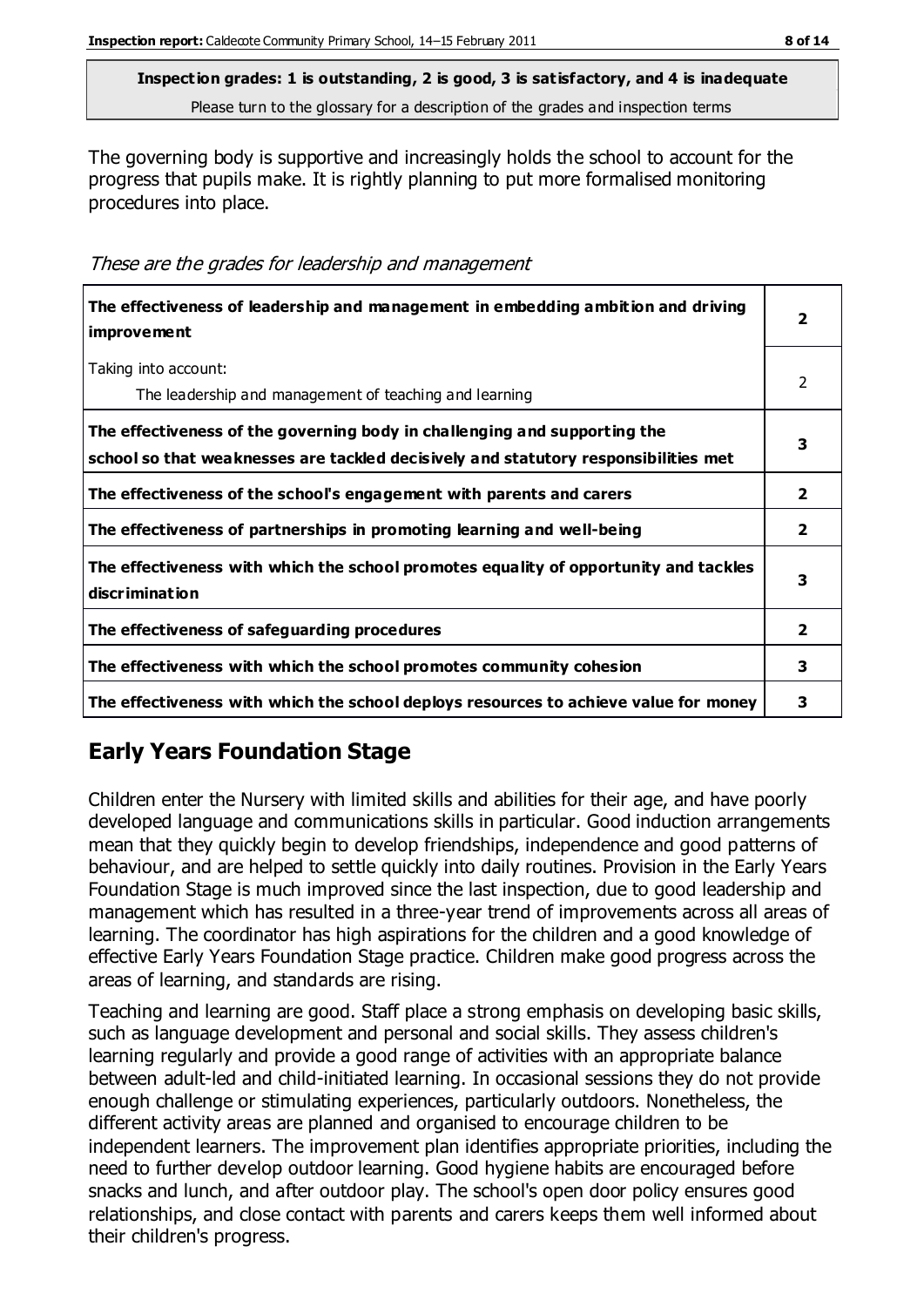**Inspection grades: 1 is outstanding, 2 is good, 3 is satisfactory, and 4 is inadequate**

Please turn to the glossary for a description of the grades and inspection terms

These are the grades for the Early Years Foundation Stage

| Overall effectiveness of the Early Years Foundation Stage                             |  |
|---------------------------------------------------------------------------------------|--|
| Taking into account:<br>Outcomes for children in the Early Years Foundation Stage     |  |
| The quality of provision in the Early Years Foundation Stage                          |  |
| The effectiveness of leadership and management of the Early Years Foundation<br>Stage |  |

#### **Views of parents and carers**

Parents and carers largely hold highly positive views of the school. A small minority made individual comments about the way that the school responds to their concerns and suggestions. Inspectors looked into these issues and judged that the school had responded well to concerns over allegations of bullying. They also noted that the school was responding to parents' and carers' requests to be better informed about how to help their children in their learning, through family learning activities and a planned curriculum workshop evening.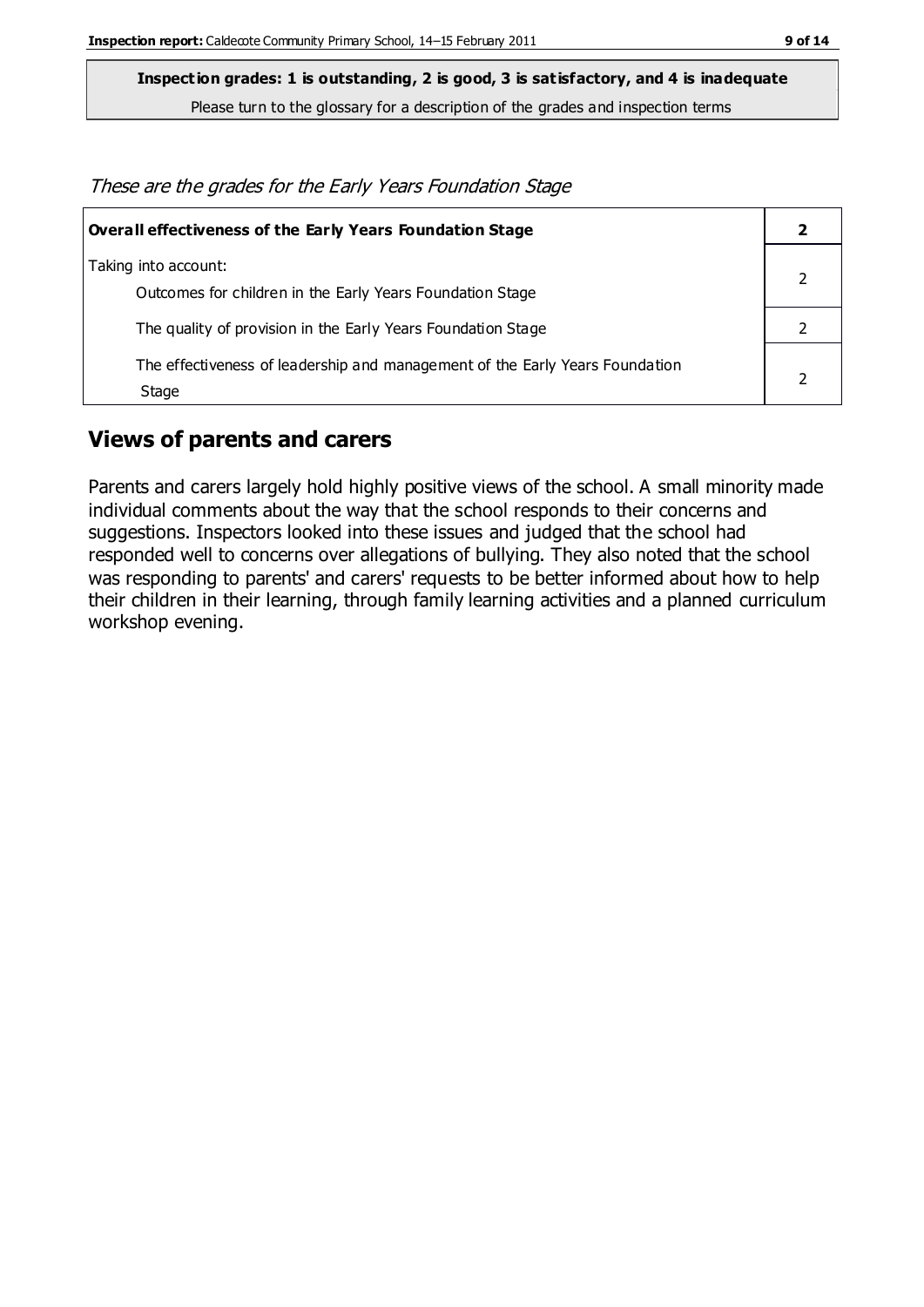#### **Responses from parents and carers to Ofsted's questionnaire**

Ofsted invited all the registered parents and carers of pupils registered at Caldecote Community Primary School to complete a questionnaire about their views of the school.

In the questionnaire, parents and carers were asked to record how strongly they agreed with 13 statements about the school. The inspection team received 91 completed questionnaires by the end of the on-site inspection. In total, there are 447 pupils registered at the school.

| <b>Statements</b>                                                                                                                                                                                                                                       |              | <b>Strongly</b><br>agree |              | Agree         |              | <b>Disagree</b> | <b>Strongly</b> | disagree       |
|---------------------------------------------------------------------------------------------------------------------------------------------------------------------------------------------------------------------------------------------------------|--------------|--------------------------|--------------|---------------|--------------|-----------------|-----------------|----------------|
|                                                                                                                                                                                                                                                         | <b>Total</b> | $\frac{0}{0}$            | <b>Total</b> | $\frac{0}{0}$ | <b>Total</b> | $\frac{0}{0}$   | <b>Total</b>    | $\frac{0}{0}$  |
| My child enjoys school                                                                                                                                                                                                                                  | 61           | 67                       | 29           | 32            | 0            | $\mathbf 0$     | 0               | $\mathbf 0$    |
| The school keeps my child<br>safe                                                                                                                                                                                                                       | 55           | 60                       | 34           | 37            | $\mathbf{1}$ | 1               | $\mathbf{1}$    | $\mathbf{1}$   |
| My school informs me about<br>my child's progress                                                                                                                                                                                                       | 38           | 42                       | 48           | 53            | 4            | 4               | $\mathbf{0}$    | $\mathbf 0$    |
| My child is making enough<br>progress at this school                                                                                                                                                                                                    | 45           | 49                       | 43           | 47            | 3            | 3               | 0               | $\mathbf 0$    |
| The teaching is good at this<br>school                                                                                                                                                                                                                  | 51           | 56                       | 39           | 43            | $\mathbf{1}$ | 1               | 0               | $\mathbf 0$    |
| The school helps me to<br>support my child's learning                                                                                                                                                                                                   | 48           | 53                       | 37           | 41            | 5            | 5               | 1               | $\mathbf{1}$   |
| The school helps my child to<br>have a healthy lifestyle                                                                                                                                                                                                | 43           | 47                       | 46           | 51            | $\mathbf{1}$ | 1               | 0               | $\mathbf 0$    |
| The school makes sure that<br>my child is well prepared for<br>the future (for example<br>changing year group,<br>changing school, and for<br>children who are finishing<br>school, entering further or<br>higher education, or entering<br>employment) | 34           | 37                       | 49           | 54            | $\mathbf{1}$ | 1               | $\mathbf 0$     | $\mathbf 0$    |
| The school meets my child's<br>particular needs                                                                                                                                                                                                         | 38           | 42                       | 47           | 52            | 3            | 3               | $\mathbf{0}$    | $\mathbf 0$    |
| The school deals effectively<br>with unacceptable behaviour                                                                                                                                                                                             | 37           | 41                       | 45           | 49            | 4            | 4               | $\overline{2}$  | $\overline{2}$ |
| The school takes account of<br>my suggestions and concerns                                                                                                                                                                                              | 33           | 36                       | 38           | 42            | 11           | 12              | 2               | 2              |
| The school is led and<br>managed effectively                                                                                                                                                                                                            | 34           | 37                       | 39           | 43            | $\mathbf{1}$ | $\mathbf{1}$    | $\overline{2}$  | $\overline{2}$ |
| Overall, I am happy with my<br>child's experience at this<br>school                                                                                                                                                                                     | 43           | 47                       | 40           | 44            | $\pmb{0}$    | $\mathbf 0$     | $\mathbf{1}$    | $\mathbf{1}$   |

The table above summarises the responses that parents and carers made to each statement. The percentages indicate the proportion of parents and carers giving that response out of the total number of completed questionnaires. Where one or more parents and carers chose not to answer a particular question, the percentages will not add up to 100%.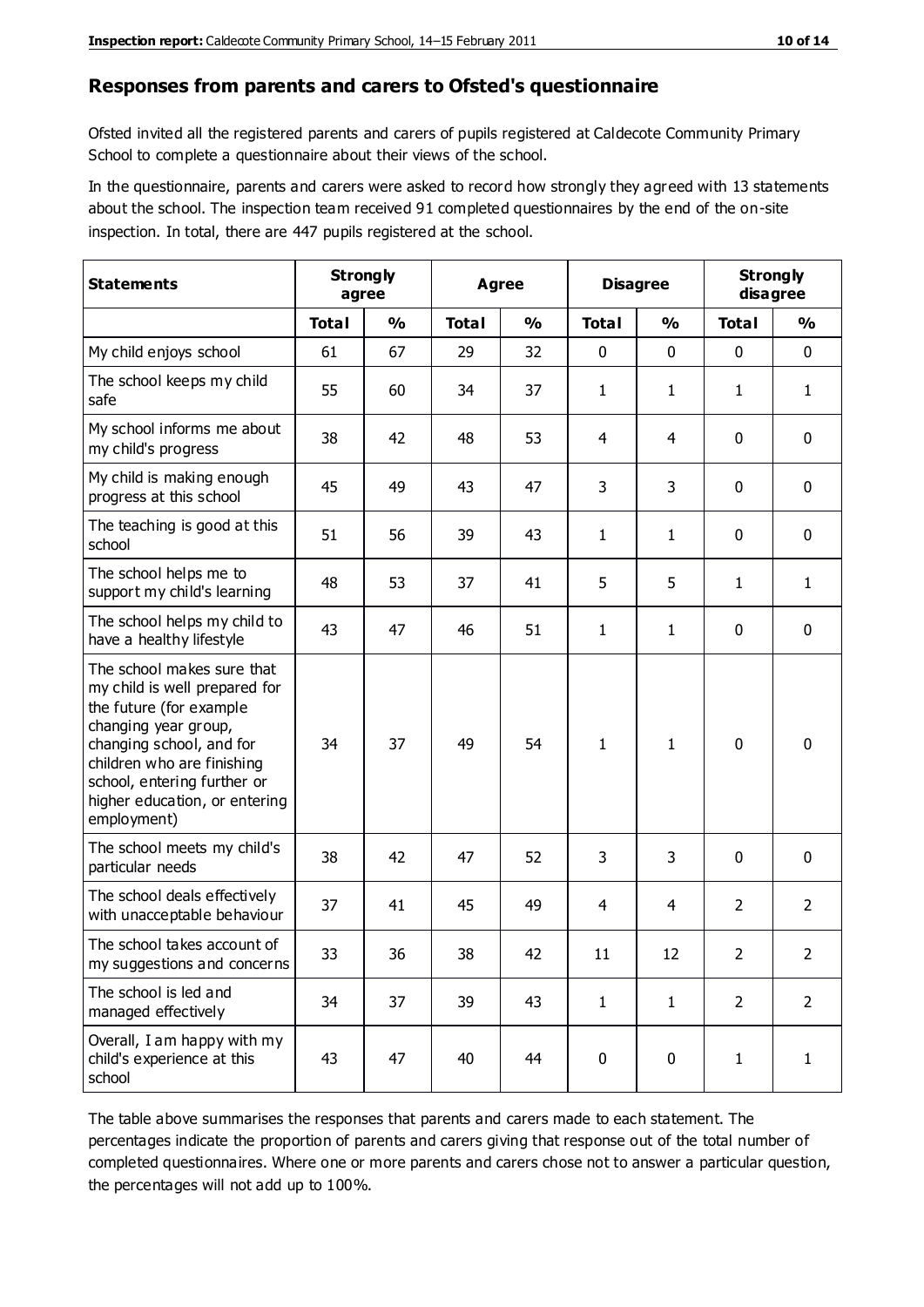## **Glossary**

| Grade   | <b>Judgement</b> | <b>Description</b>                                                                                                                                                                                                            |
|---------|------------------|-------------------------------------------------------------------------------------------------------------------------------------------------------------------------------------------------------------------------------|
| Grade 1 | Outstanding      | These features are highly effective. An outstanding school<br>provides exceptionally well for all its pupils' needs.                                                                                                          |
| Grade 2 | Good             | These are very positive features of a school. A school that<br>is good is serving its pupils well.                                                                                                                            |
| Grade 3 | Satisfactory     | These features are of reasonable quality. A satisfactory<br>school is providing adequately for its pupils.                                                                                                                    |
| Grade 4 | Inadequate       | These features are not of an acceptable standard. An<br>inadequate school needs to make significant improvement<br>in order to meet the needs of its pupils. Ofsted inspectors<br>will make further visits until it improves. |

#### **What inspection judgements mean**

#### **Overall effectiveness of schools**

|                       | Overall effectiveness judgement (percentage of schools) |      |                     |                   |
|-----------------------|---------------------------------------------------------|------|---------------------|-------------------|
| <b>Type of school</b> | <b>Outstanding</b>                                      | Good | <b>Satisfactory</b> | <b>Inadequate</b> |
| Nursery schools       | 59                                                      | 35   | 3                   | 3                 |
| Primary schools       | 9                                                       | 44   | 39                  | 7                 |
| Secondary schools     | 13                                                      | 36   | 41                  | 11                |
| Sixth forms           | 15                                                      | 39   | 43                  | 3                 |
| Special schools       | 35                                                      | 43   | 17                  | 5                 |
| Pupil referral units  | 21                                                      | 42   | 29                  | 9                 |
| All schools           | 13                                                      | 43   | 37                  | 8                 |

New school inspection arrangements were introduced on 1 September 2009. This means that inspectors now make some additional judgements that were not made previously.

The data in the table above are for the period 1 September 2009 to 31 August 2010 and are consistent with the latest published official statistics about maintained school inspec tion outcomes (see **[www.ofsted.gov.uk](http://www.ofsted.gov.uk/)**).

The sample of schools inspected during 2009/10 was not representative of all schools nationally, as weaker schools are inspected more frequently than good or outstanding schools.

Percentages are rounded and do not always add exactly to 100.

Sixth form figures reflect the judgements made for the overall effectiveness of the sixth form in secondary schools, special schools and pupil referral units.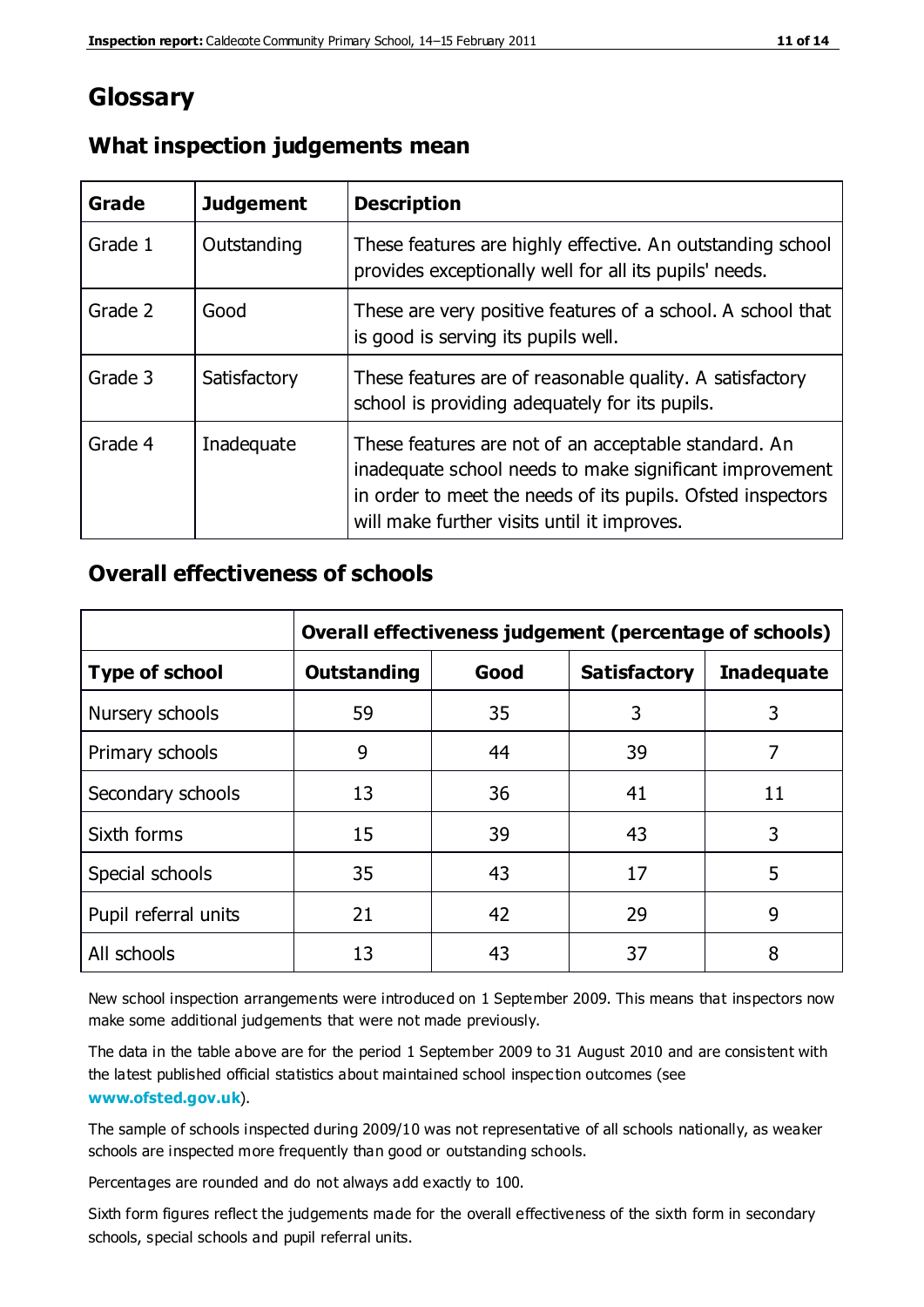# **Common terminology used by inspectors**

| Achievement:                  | the progress and success of a pupil in their learning,<br>development or training.                                                                                                                                                          |
|-------------------------------|---------------------------------------------------------------------------------------------------------------------------------------------------------------------------------------------------------------------------------------------|
| Attainment:                   | the standard of the pupils' work shown by test and<br>examination results and in lessons.                                                                                                                                                   |
| Capacity to improve:          | the proven ability of the school to continue<br>improving. Inspectors base this judgement on what<br>the school has accomplished so far and on the quality<br>of its systems to maintain improvement.                                       |
| Leadership and management:    | the contribution of all the staff with responsibilities,<br>not just the headteacher, to identifying priorities,<br>directing and motivating staff and running the school.                                                                  |
| Learning:                     | how well pupils acquire knowledge, develop their<br>understanding, learn and practise skills and are<br>developing their competence as learners.                                                                                            |
| <b>Overall effectiveness:</b> | inspectors form a judgement on a school's overall<br>effectiveness based on the findings from their<br>inspection of the school. The following judgements,<br>in particular, influence what the overall effectiveness<br>judgement will be. |
|                               | The school's capacity for sustained<br>improvement.                                                                                                                                                                                         |
|                               | Outcomes for individuals and groups of pupils.                                                                                                                                                                                              |
|                               | The quality of teaching.                                                                                                                                                                                                                    |
|                               | The extent to which the curriculum meets<br>pupils' needs, including, where relevant,<br>through partnerships.                                                                                                                              |
|                               | The effectiveness of care, guidance and<br>support.                                                                                                                                                                                         |
| Progress:                     | the rate at which pupils are learning in lessons and<br>over longer periods of time. It is often measured by<br>comparing the pupils' attainment at the end of a key                                                                        |

stage with their attainment when they started.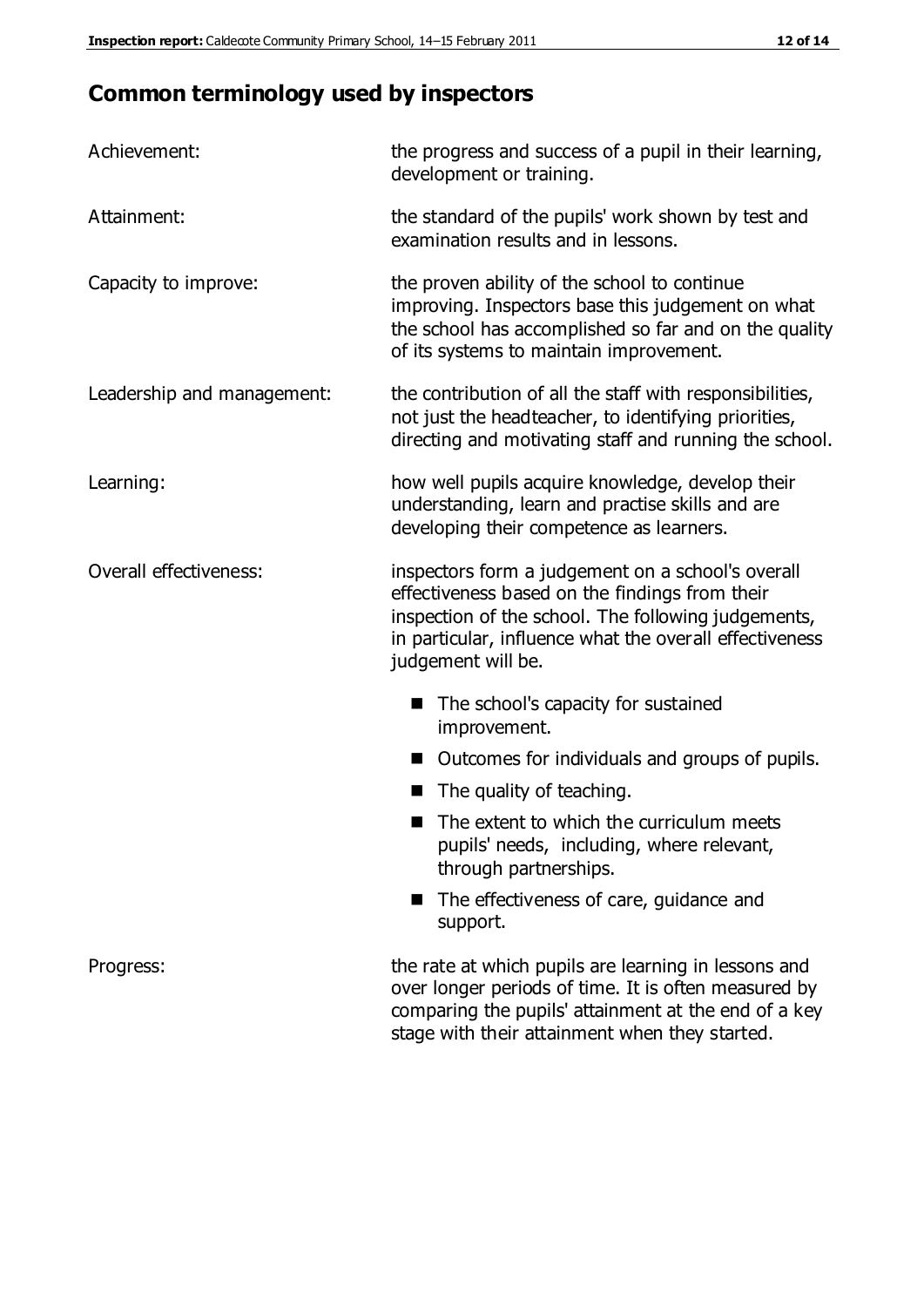#### **This letter is provided for the school, parents and carers to share with their children. It describes Ofsted's main findings from the inspection of their school.**

16 February 2011

#### Dear Pupils

#### **Inspection of Caldecote Community Primary School, Leicester, LE3 1FF**

I would like to thank you for all your help and for the way you talked to us about your school during our recent visit. We found you extremely friendly, courteous and polite. We judged your school to be satisfactory but improving rapidly, and we are sure that you will be able to help the staff make the school even better in the future.

Your positive attitudes are helping you to work hard to learn new things in most lessons. School leaders are also working hard to help you to learn even more, so that standards rise. We found your school to be a caring place where adults look after you well. Children in the Nursery and Reception classes are being helped to become good learners. We were impressed by the way you know how to keep yourselves safe and how well you work closely with your local community.

We have asked the governing body and staff to do some things to help the school get even better in the future. We want them to make sure your lessons are fun and to help you get on quickly with your work so that you learn more, especially those of you who can learn quickly, and have to think very carefully. Teachers have been asked to help you understand how to judge your own work and that of other children in your class. We have also asked the school to raise standards in literacy and numeracy by helping you to improve your mental calculation skills and to use your mathematics to solve real-life problems, and to use your writing skills in other areas of the curriculum. You have a good knowledge of your mainly White British heritage, but we have asked the school to increase your knowledge of the life and culture of other people in Britain and around the world.

Thank you once again for your help. Keep working hard and enjoy your time at Caldecote Community Primary School.

Yours sincerely

David Edwards Lead inspector